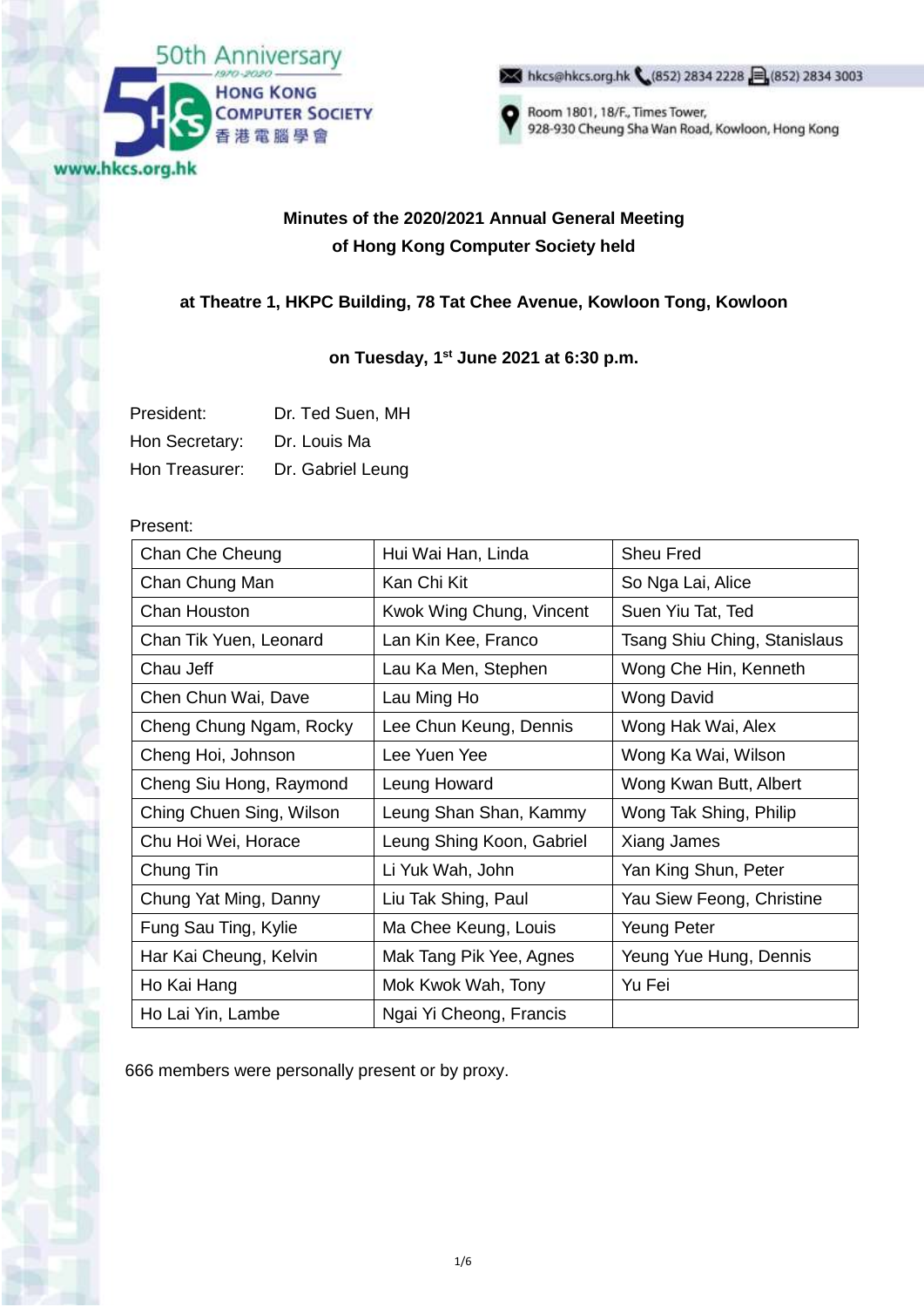

hkcs@hkcs.org.hk (852) 2834 2228 (852) 2834 3003



Room 1801, 18/F., Times Tower, 928-930 Cheung Sha Wan Road, Kowloon, Hong Kong

Dr. Louis Ma, Hon Secretary noted that the total number of participants and proxy exceeded the quorum and demanded that all the resolutions proposed at the meeting be voted on by poll.

# **1. Approval of Minutes of 2019/2020 Annual General Meeting held on Wednesday, 24th June 2020 at 6:30 p.m.**

The Meeting approved the minutes of 2019/2020 AGM. The acceptance of the minutes of 2019/2020 AGM was proposed by Ir Peter Yeung and seconded by Ms. Christine Yau.

After all the resolutions had been proposed and seconded, this resolution was voted on by poll with the following result:

For: 666 votes

Against: 0

Abstain: 0 vote

As more than 50% of the votes were in favour of this resolution, the resolution was carried.

### **2. Last Fiscal Year's Audited Accounts**

The Hon Treasurer Dr. Gabriel Leung presented the audited financial report for the last fiscal year. The acceptance of the audited financial report for the year ended 31 December 2020 was proposed by Mr. Dennis Lee and seconded by Mr. Francis Ngai.

After all the resolutions had been proposed and seconded, this resolution was voted on by poll with the following result:

For: 666 votes

Against: 0

Abstain: 0

As more than 50% of the votes were in favour of this resolution, the resolution was carried.

### **3. Council Report for 2020/2021**

The President Dr. Ted Suen presented the 2020/2021 Report of the Council highlighting the activities during the past year. The acceptance of the report was proposed by Mr. Leonard Chan and seconded by Mr. Peter Yan.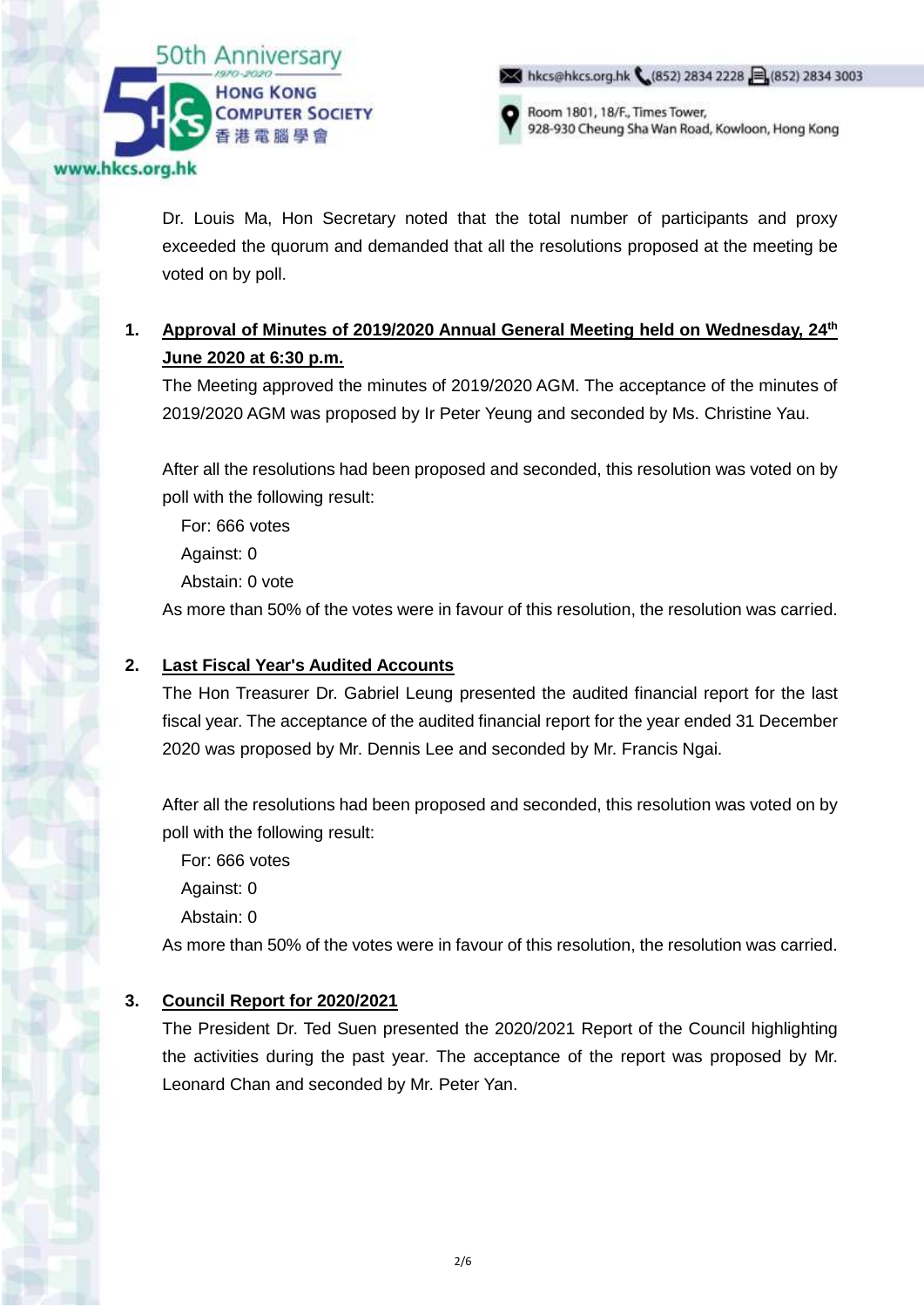

hkcs@hkcs.org.hk (852) 2834 2228 (852) 2834 3003



Room 1801, 18/F., Times Tower, 928-930 Cheung Sha Wan Road, Kowloon, Hong Kong

After all the resolutions had been proposed and seconded, this resolution was voted on by poll with the following result:

For: 666 votes

Against: 0

Abstain: 0

As more than 50% of the votes were in favour of this resolution, the resolution was carried.

### **4. Election of President for the Ensuing Year**

The Hon Secretary Dr. Louis Ma reported that Dr. Ted Suen, MH would finish his current term.

As a result, there was 1 vacancy on Presidency on the HKCS Council for the ensuing year in accordance with the Clause 11 of the HKCS Constitution. The Hon Secretary Dr. Louis Ma reported that 1 nomination was received for Presidency election:

Candidate for Presidency Election:

|            | <b>Candidate</b> | <b>Proposer</b>   | <b>Seconder</b> |
|------------|------------------|-------------------|-----------------|
| <b>New</b> | Dr. Rocky Cheng  | Mr. Raymond Cheng | Mr. Stephen Lau |

## **5. Election and Re-election of Members of the Council for the Ensuing Year**

The Hon Secretary Dr. Louis Ma reported that Mr. Dave Chen, Dr. Rocky Cheng, Prof. Andy Chun, Mr. Horace Chu, Mr. Kelvin Har, Dr. Gabriel Leung, Mr. Richard Leung, Mr. John Li, Dr. Louis Ma, Mr. Fred Sheu, Mr. Philip Wong, Mr. Ricky Woo and Ms. Christine Yau would finish their current terms.

He went on to report that the following 11 Council members would continue to serve the HKCS Council in the year 2021-2022:

Mr. Johnny Chung, Ms. Akina Ho, Ir Dr. John Hui, Ms. Eva Kwok, Mr. Vincent Kwok, Dr. Howard Leung, Mr. Dennis Lee, Mr. Francis Ngai, Ms. Alice So, Mr. Wilson Wong, Ir Peter Yeung

As a result, there were 14 vacancies including the Presidency on the HKCS Council for the ensuing year in accordance with the Clause 11 of the HKCS Constitution. The Hon Secretary Dr. Louis Ma reported that 14 nominations were received for Council members election including 1 nomination for Presidency: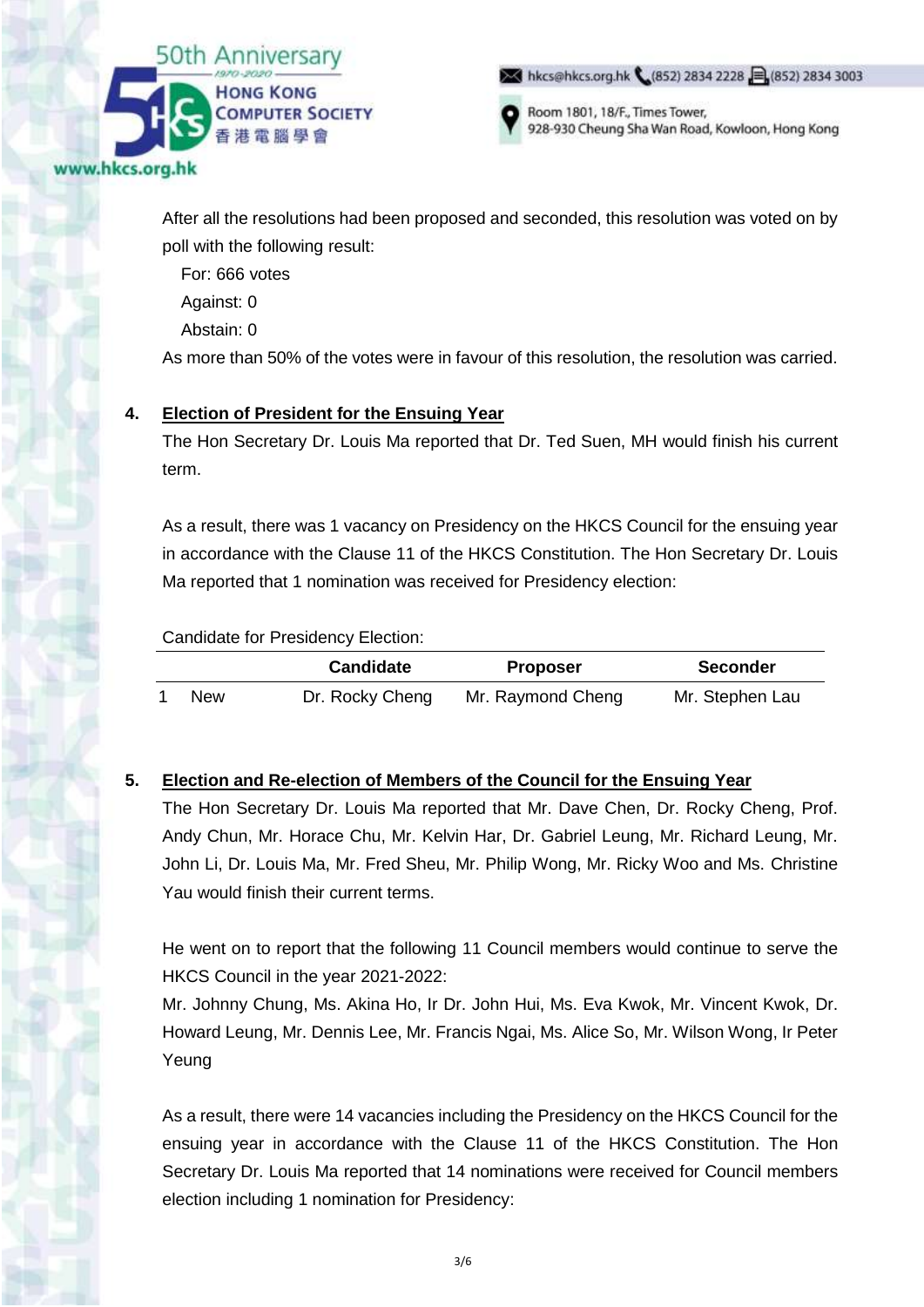

hkcs@hkcs.org.hk (852) 2834 2228 3 (852) 2834 3003



Room 1801, 18/F., Times Tower, 928-930 Cheung Sha Wan Road, Kowloon, Hong Kong

#### Candidates for Council members Election

|    |            | <b>Candidate</b>  | <b>Proposer</b>   | <b>Seconder</b>   |
|----|------------|-------------------|-------------------|-------------------|
| 1  | <b>New</b> | Mr. Alex Chan     | Prof. Andy Chun   | Dr. Louis Ma      |
| 2  | <b>New</b> | Mr. Leon Chan     | Mr. Kelvin Har    | Ms. Alice So      |
| 3  | Re-elect   | Mr. Dave Chen     | Prof. Andy Chun   | Mr. Fred Sheu     |
| 4  | Re-elect   | Mr. Horace Chu    | Ms. Christine Yau | Dr. Louis Ma      |
| 5  | Re-elect   | Prof. Andy Chun   | Mr. Richard Leung | Ms. Christine Yau |
| 6  | Re-elect   | Mr. Kelvin Har    | Mr. Johnny Chung  | Ms. Alice So      |
| 7  | Re-elect   | Dr. Gabriel Leung | Mr. Fred Sheu     | Mr. Vincent Kwok  |
| 8  | Re-elect   | Mr. John Li       | Mr. Richard Leung | Mr. Dave Chen     |
| 9  | <b>New</b> | Dr. Albert Wong   | Mr. Felix Kan     | Mr. Stephen Lau   |
| 10 | <b>New</b> | Mr. Kenneth Wong  | Ms. Christine Yau | Mr. Horace Chu    |
| 11 | Re-elect   | Mr. Philip Wong   | Mr. Francis Ngai  | Ir Peter Yeung    |
|    | 12 New     | Mr. James Xiang   | Dr. Rocky Cheng   | Mr. Johnny Chung  |
| 13 | Re-elect   | Ms. Christine Yau | Mr. Horace Chu    | Dr. Louis Ma      |

A ballot was hence conducted. The result of the election and re-election of Council members for the term 2021/2023 was appended as below:

|    | <b>Nominee</b>        | No. of Votes        |
|----|-----------------------|---------------------|
| 1  | Dr Rocky Cheng        | 665                 |
|    |                       |                     |
|    | <b>Nominee</b>        | <b>No. of Votes</b> |
| 1  | Mr. Alex Chan         | 660                 |
| 2  | Mr. Leon Chan         | 659                 |
| 3  | Mr. Dave Chen         | 664                 |
| 4  | Mr. Horace Chu        | 664                 |
| 5  | Prof. Andy Chun       | 666                 |
| 6  | Mr. Kelvin Har        | 664                 |
| 7  | Dr. Gabriel Leung     | 265                 |
| 8  | Mr. John Li           | 661                 |
| 9  | Dr. Albert Wong       | 662                 |
| 10 | Mr. Kenneth Wong      | 659                 |
| 11 | Mr. Philip Wong       | 261                 |
| 12 | Mr. James Xiang       | 657                 |
|    | 13. Ms. Christine Yau | 662                 |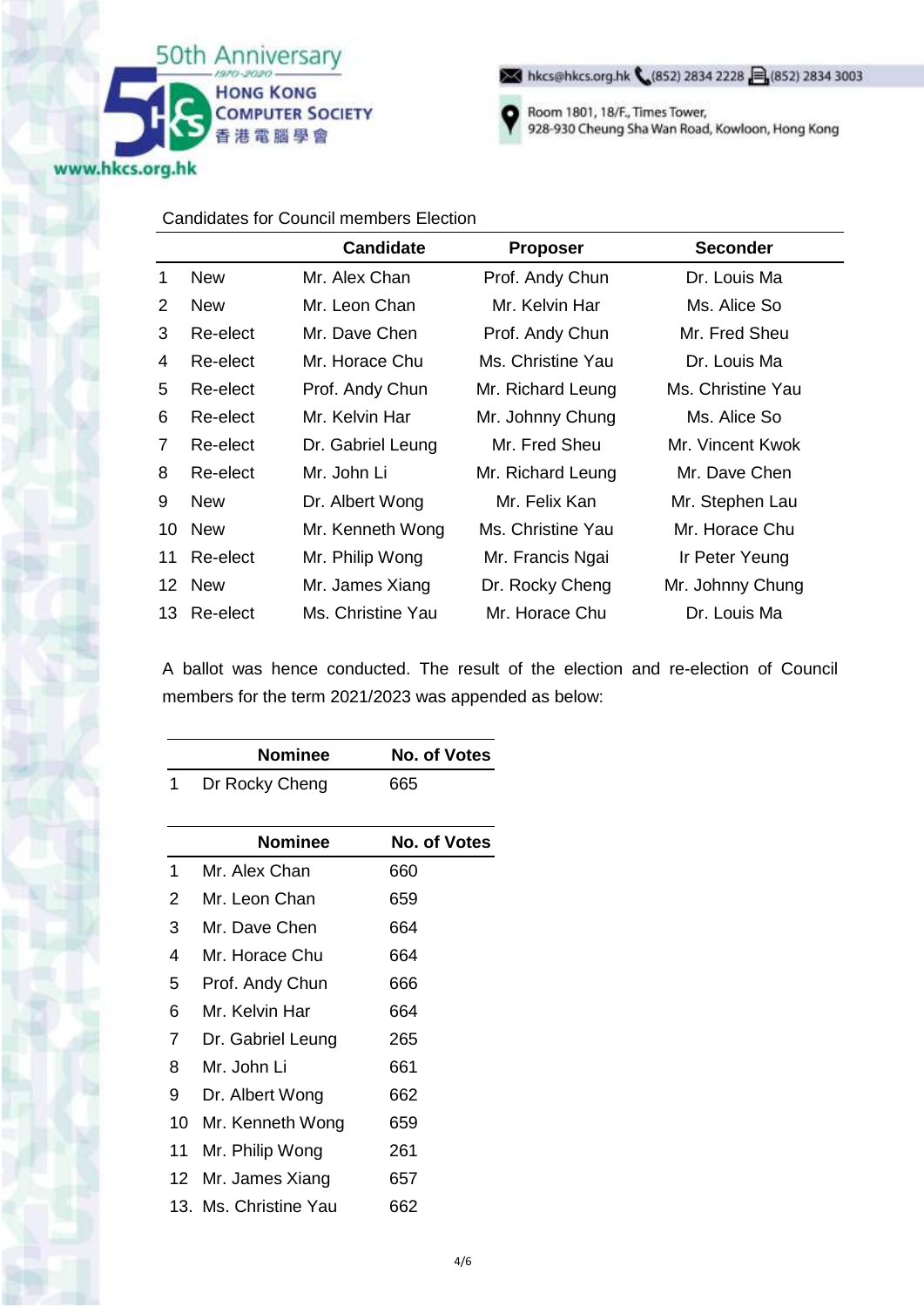

Room 1801, 18/F., Times Tower, 928-930 Cheung Sha Wan Road, Kowloon, Hong Kong

hkcs@hkcs.org.hk (852) 2834 2228 (852) 2834 3003

In accordance with Clause 12 of the Constitution, "Subject to minimum qualification votes equivalent to one half of the total number of eligible votes for the election, candidate who receives the highest number of votes shall be offered the subject position." Therefore, 12 out of 14 candidates, who received more than 333 votes, were successfully elected.

# **6. Appointment of Honorary Auditors and Honorary Legal Advisor for the term 2021/2022**

The Hon Secretary Dr. Louis Ma proposed the appointment of both Mr. Edmund Lee and Mr. Dennis Yeung to be the HKCS Honorary Auditors and Robinsons, Lawyers to be the Honorary Legal Advisor for the term of year 2021-2022. The acceptance of the mentioned proposals was proposed by Dr. Louis Ma and seconded by Mr. Johnson Cheng.

After all the resolutions had been proposed and seconded, this resolution was voted on by poll with the following result:

For: 666 votes Against: 0

Abstain: 0

As more than 50% of the votes were in favour of this resolution, the resolution was carried.

## **7. Appointment of the Auditor of the Society**

The Hon Secretary Dr. Louis Ma proposed the appointment of "Eric Cheung & Co" to be the auditor of the Society. He also proposed to authorise the Council to fix their remuneration. The acceptance of the mentioned proposals was proposed by Dr. Louis Ma and seconded by Mrs. Agnes Mak.

After all the resolutions had been proposed and seconded, this resolution was voted on by poll with the following result:

For: 666 votes

Against: 0

Abstain: 0

As more than 50% of the votes were in favour of this resolution, the resolution was carried.